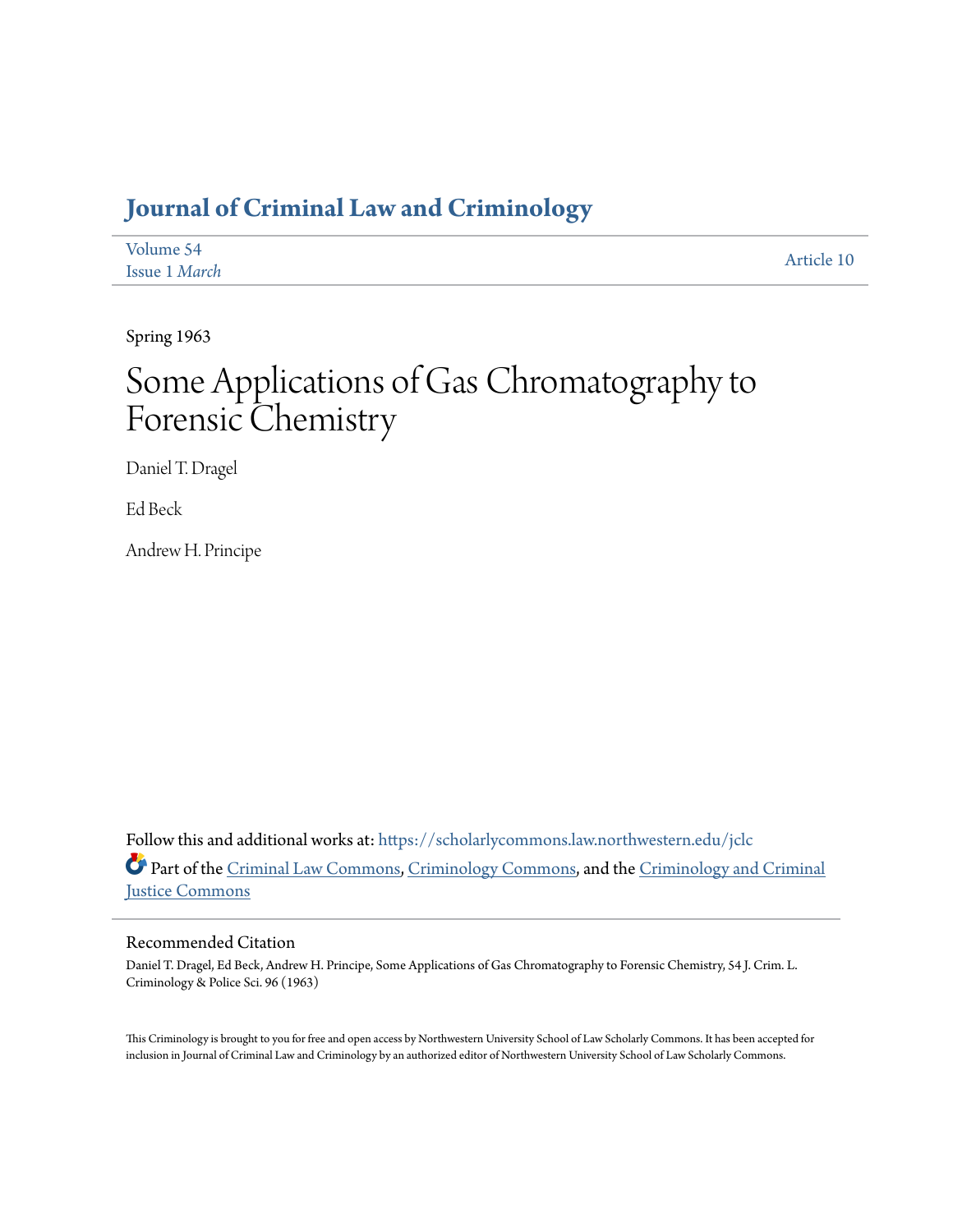## **SOME** APPLICATIONS OF **GAS** CHROMATOGRAPHY TO **FORENSIC** CHEMISTRY\*

DANIEL T. DRAGEL, ED BECK AND ANDREW H. PRINCIPE

Captain Daniel T. Dragel is Director, Chicago Police Crime Detection Laboratory. Captain Dragel is a graduate chemist from the University of Illinois and holds a law degree from DePaul University, Chicago. He is a fellow of the American Academy of Forensic Sciences and a member of the American Chemical Society and the Illinois Bar Association.

Ed Beck, Ph.D. is Group Leader in the Analytical Section Research and Grocery Products Division, Armour & Company, Chicago. He is a member of the American Oil Chemists Society, the American Chemical Society, and Sigma Xi.

Andrew H. Principe is Staff Chemist at the Chicago Police Crime Detection Laboratory. He is a graduate of Roosevelt University, Chicago, and a fellow of the American Academy of Forensic Sciences and a member of the American Chemical Society.--EDITOR.

Forensic chemistry may be defined as the application of scientific chemical techniques to problems involving legal action with the purpose of aiding the administration of justice. In a crime laboratory, this is accomplished through the assessment of physical evidence which may be plainly visible, but usually is detectable only through the application of very sensitive chemical or physical techniques. Gas chromatography, now one of the most important analytical tools, has excellent capabilities for separating individuals from complex mixtures as well as the preparation of pure compounds for subsequent identification.

#### **EQUIPMENT**

Five types of columns are now utilized in gas chromatography, depending upon the nature of the sample to be examined. These are (1) the Craig polyester type, (2) Apiezon M, (3) a polyglycol of 20,000 average molecular weight,  $(4)$ 

**\*** This paper was presented before the Chicago Gas Chromatography Discussion Group at the Society of Applied Spectrographic Symposium on May 3, 1962.

silica gel and (5) a silicone rubber column. The ester column (table I) has been used primarily for fatty methyl esters. This is a five foot column operated at 185°C. The Apiezon column is used with flammable materials. It is four feet long and is operated from 90° to 215°C, depending on the volatility of the material to be separated. Alcohols normally are separated on the six and one-half foot polyglycol column at 85'C. The six-inch silica gel column is used for gases at room temperature. Drugs are separated on the 5 foot silicone rubber column at 215°C. Either hydrogen or helium flowing at 100 ml/minute serves as the carrier gas. The detector was in this instance Cow-Mac thermal conductivity type Model TE II, and the recorder a Leeds and Northrup one second one millivolt Speedomax G.

### DIscussIoN **AND** RESULTS

In order to obtain positive identification of a compound or mixture, attention must be given to both major and minor peaks. To accomplish this, the gas chromatographic instrument must couple

| Column Packing  Craig Poly-     | ester | Apiezon M  | Glycol | Silica Gel | Silicone<br>Rubber |
|---------------------------------|-------|------------|--------|------------|--------------------|
| Column Temp. $({}^{\circ}C)$    | 185   | $90 - 215$ | 85     | 25         | 200-250            |
| Column Length $(fect)$          |       |            | 61/2   | -6         |                    |
| Preheater Temp. $({}^{\circ}C)$ | 250   | 250        | 150    |            | 275                |
| Carrier Gas  Hydrogen or Helium |       |            |        |            |                    |
|                                 |       |            |        |            |                    |
|                                 |       |            |        |            |                    |
|                                 |       |            |        |            |                    |

| TABLE I                    |  |
|----------------------------|--|
| CHROMATOGRAPHIC CONDITIONS |  |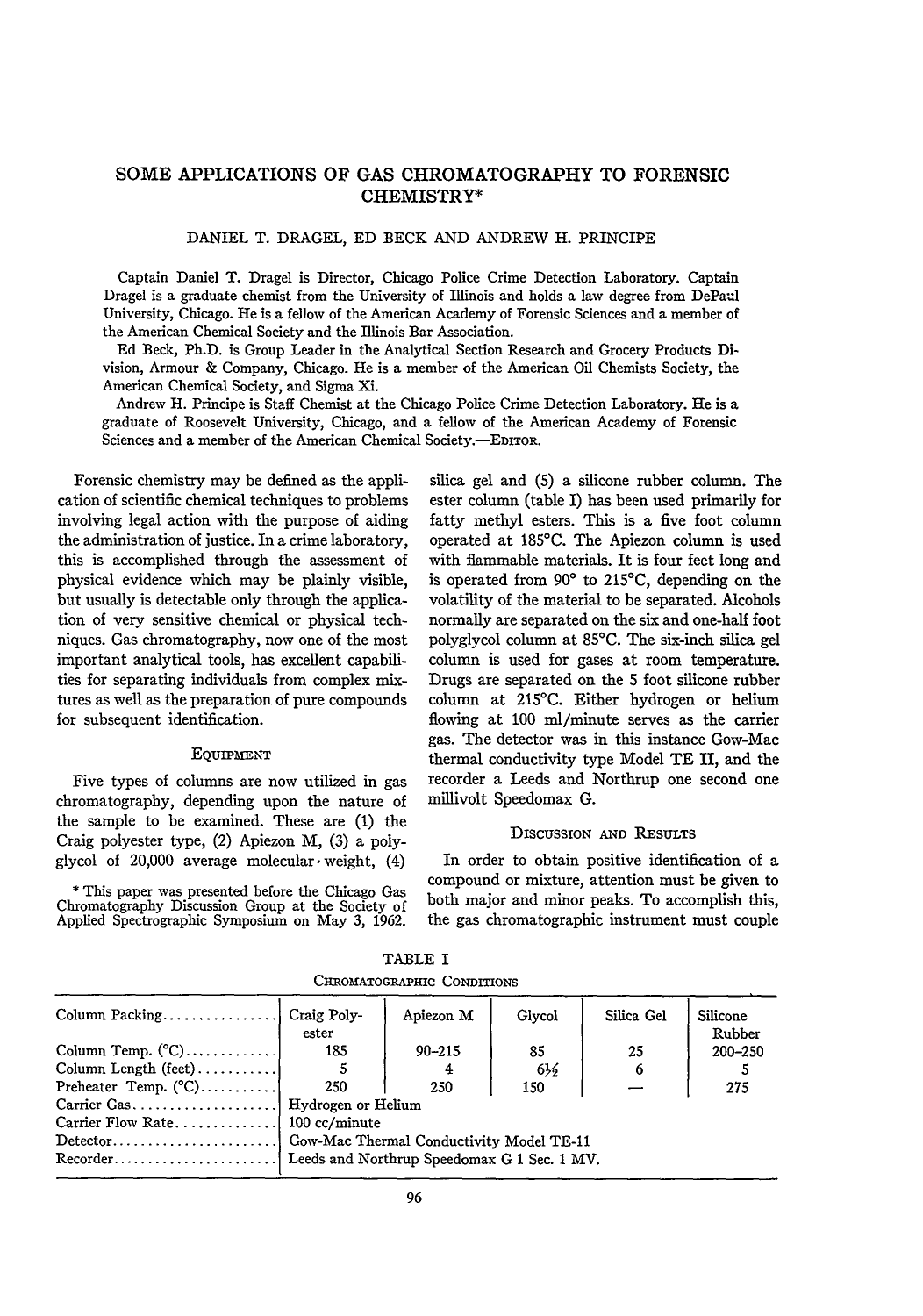

Figure **1** Attenuator Diagram

sensitivity with attenuation such that all peaks, whether major or minor, are shown in proper relation on the same chart. For this purpose a decimal attenuator has been constructed, the details of which are shown in figure 1. The heart of the attenuator is the four-gang Uniselector switch manufactured by the General Electric Co. of England. A similar type of switch is now available from radio supply houses-gang one of the switch contains precision resistors numbered  $R_1$  through R5. The values of these determine the signal suppression at any corresponding contact and in this case are multiples of 10 of each other, thereby causing attenuation to follow a decimal pattern. The sum of values of all of the resistors should equal the input impedance of the recorder used. Gang two controls the clockwise rotation of the switch arms which results in lesser amounts of attenuation. The most clockwise position ot this gang is not wired in order to prevent the switch from moving below zero attenuation and losing its signal.

Gang three controls up-scale movement, and

here the most counterclockwise contact is not wired to prevent the switch from losing the signal on its high end. The contacts of gang four are wired to corresponding dial lights. These show which range or scale is functioning. The base scale, with zero attenuation, is not wired through an indicator light in order to save battery current, since most of the time the instrument operates on base range. The actual changing of ranges is accomplished by means of two solenoids in the switch; one to shift downward and the other to shift upward. These can be actuated by fiber cams on the slide-wire shaft of the recorder, or, they may be operated by means of manual switches. The signal from the attenuator is recorded by the Speedomax G recorder with the signal to the attenuator being furnished by a Gow-Mac thermal conductivity cell.

#### TYPIcAL PROBLEmS

*Alcohol.* The criminologist must characterize the chromatograms of the lower alcohols over wide concentration ranges. These extend from the 50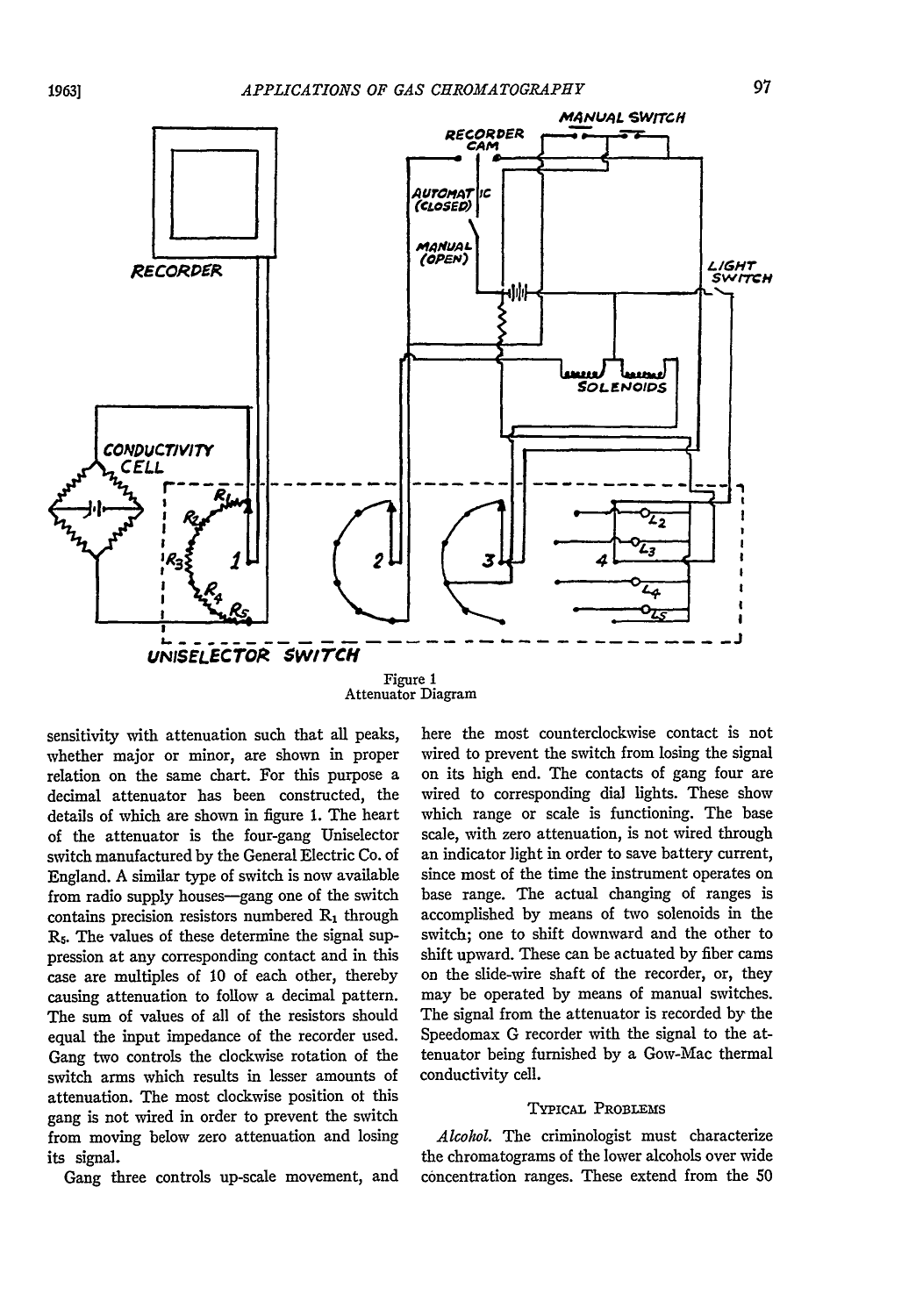percent liquor samples to 0.1 percent in blood samples. In the liquor sample, automatic attenuation is especially useful since here the minor peaks can establish the brand as well as the type of beverage. The minor peaks are fermentation products other than ethanol, such as acetone, acetaldehyde, ethyl acetate, methanol, propanols. butanols, and higher alcohols.

Alcohol in blood is a completely different problem from alcohol in the bottle. In blood, ethanol is the only peak to be determined, and since the expected concentration runs from 0.1 to 0.2 percent, high sensitivity must be achieved. If the blood sample is first extracted with acetone, blood solids coagulate and need not be filtered from the solution prior to injection into the chromatograph. Acetone does not interfere with the alcohol determination.

Ethanol is not the only alcohol of importance to the criminologist. Methanol also is encountered. This lightest of alcohols may be determined under the same conditions as have been set forth for ethanol and higher alcohols.

*Drugs.* The problems met in the analysis of drugs are many and varied. Some of the most frequent are:

- a. Analysis of mixtures for one or more components.
- b. Chemical identification of individual substances.
- c. Identification of small quantities.

Gas chromatography has what it takes to aid the forensic chemist in all of these problems. It has the ability to separate complex mixtures, and with special techniques pure samples may be collected for positive identification. Incidentally, positive identity cannot be based on retention time alone. In order to chemically identify a substance, it must be isolated in pure form and compared with known compounds using standard physical and chemical techniques.

Parker and Kirk' separated and identified some 23 barbiturates, and each produced its own single peak. These eluted compounds may be collected by dissolving in a suitable solvent and reserving for positive chemical identification. This is accomplished employing a technique developed by Walsh and Merritt.2 A color spot test is employed with the eluted sample at the

TABLE II PROPERTIES OF **ELUTED SAMPLE**

| Collected Sample |                                                         | Barbital                                                   |  |  |  |
|------------------|---------------------------------------------------------|------------------------------------------------------------|--|--|--|
|                  | a. Soluble in acetone<br>b. Birefringent<br>c. Sublimes | a. Soluble in acetone<br>b. Birefringent<br>c. Sublimes    |  |  |  |
|                  | d. Melting point 188°C                                  | d. $188^{\circ}$ C                                         |  |  |  |
|                  | e. Polymorphic                                          | e. Polymorphic                                             |  |  |  |
|                  | f. Eutectic melting point<br>(Salophen) 163°C           | f. Eutectic melting point <sup>5</sup><br>(Salophen) 163°C |  |  |  |

time of collection. Spot test reagents for the various drugs are extremely sensitive, with identification limits ranging from one to  $0.001$  ug.<sup>3</sup> The quantity of sample dissolved from the eluted peaks may be increased if necessary by repeated injection and collection. Barbital was separated from thiopental on a five foot aluminum column using silicon rubber on firebrick. The sample was collected by bubbling through a test tube containing acetone and glass beads. The dissolved eluted sample was concentrated by evaporation on a steam bath and recrystallized. Evaporation should be carried out in a glass well, or, from a high boiling solvent to obtain well-formed crystals. At least 0.01 micrograms of sample must be collected for recrystallization. The recrystalized sample is examined with a polarizing microscope equipped with a Kofler Hot Stage. The following properties have been observed on this collected sample and are shown in table II. With these chemical, physical, and optical properties we have fingerprinted this eluted peak and identified it positively as that of barbital.

Gases. The gases most commonly encountered by the forensic chemist are carbon monoxide, carbon dioxide, light hydrocarbons, cyclopropane, and ether. Carbon monoxide and carbon dioxide are usually absorbed by blood from an environment of partial combustion. Light hydrocarbons, though much less soluble in blood are more toxic than carbon monoxide. Cyclopropane and ether are common anesthesia and can be obtained in many clinics and hospitals. All of these gases are best detected at room temperature; the hydrocarbon types on the Apiezon column and the other gases on either molecular sieve or silica gel. Water and blood solids are irreversibly absorbed on the silica gel and molecular sieve columns thereby making necessary frequent replacement of the column

**3** STEWART, C. P., **STOLuAN, A.,** TOXICOLOGY Vol. II, **p.** 242. Academic Press, New York, 1960.

**<sup>&#</sup>x27;** PARKER, K. D., KIRK, P. L., ANALYTICAL **CHEI-**ISTRY *33,* 1378 (1961).

<sup>2</sup> **WAISH,** T., MERRITT, C., ANALYTICAL CHEMISTRY *32,* 1378 (1960).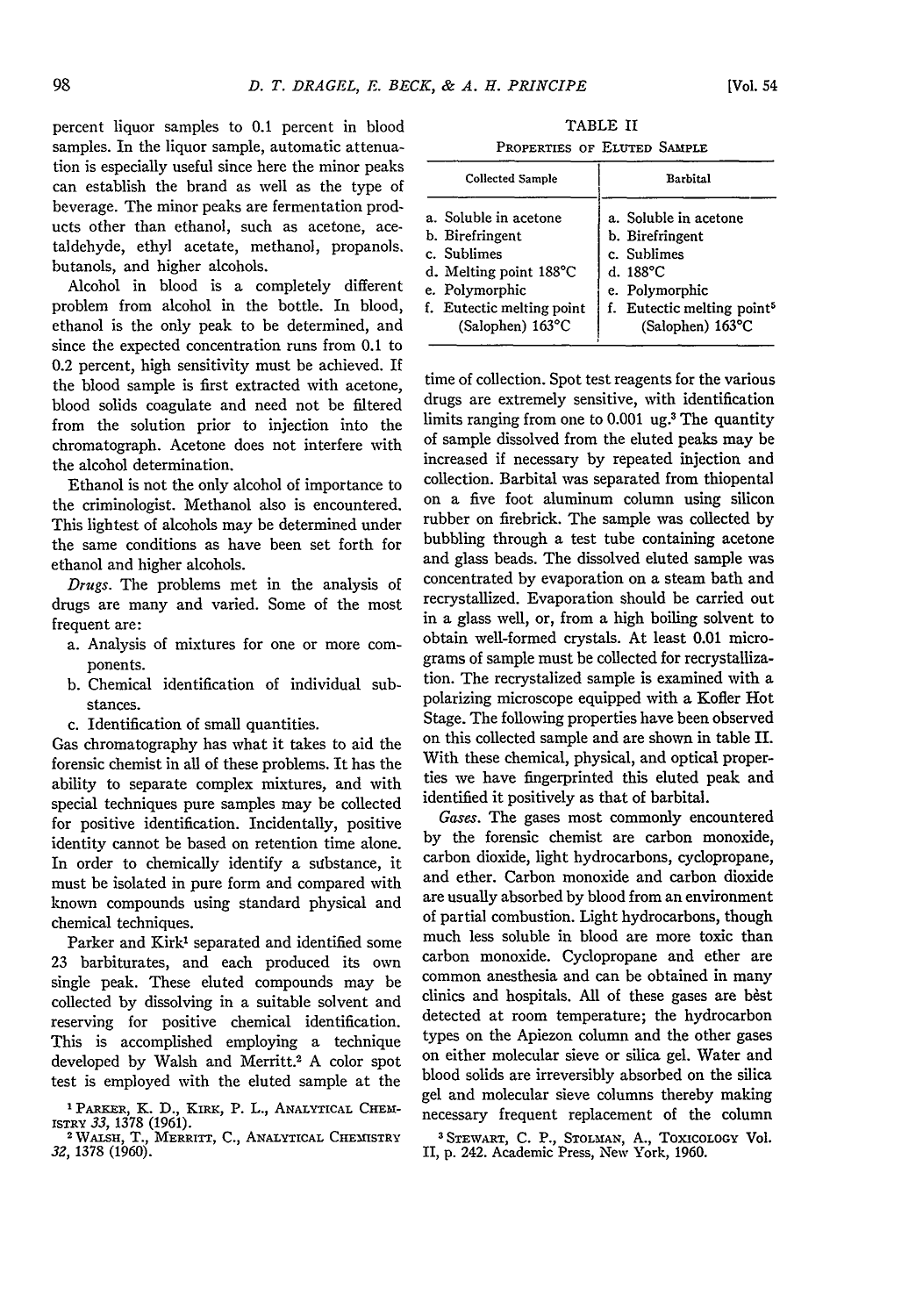



packing material. Water may be removed from samples injected into the Apiezon column using a precolumn either with calcium carbide or calcium hydride. If such a precolumn is utilized it must be heated at least to 100°C, to prevent absorption of part of the hydrocarbon sample.

**1963]**

*Flammables.* Flammables are the number one tool of the arsonist. Fortunately, evidence of their use is not completely destroyed even for flammable material of high vapor pressure, or when the environment has been elevated at temperature for several hours. Types of materials to be expected include gasoline, paint thinner, charcoal lighter, turpentine, paint remover, fuel oil, kerosine, and the like. None of these materials are single compounds but definite mixtures, and for this reason identification may be established by preparing a chromatogram which covers not only the major

ingredients, but also the minor ones including impurities. Here an automatic attenuator may be of tremendous service. Comparing entire patterns rather than single peaks eliminates much uncertainty. The pattern shown in figure 2 was obtained from rags found at the scene of a fire after the fire had been extinguished. The rags were water saturated, burned, and loaded with debris from the building. Only the odor of burned building was evident to the nose. The rags were placed in a can, and 10 ml. of vapor were withdrawn slowly by means of a six-inch needle inserted into the rag bulk. This vapor sample was then-injected onto the Apiezon column operating at 180'C. A similar chromatogram was prepared employing a vapor sample drawn from a container of gasoline. The position and relative size of all the peaks in both chromatograms indicate that the samples used